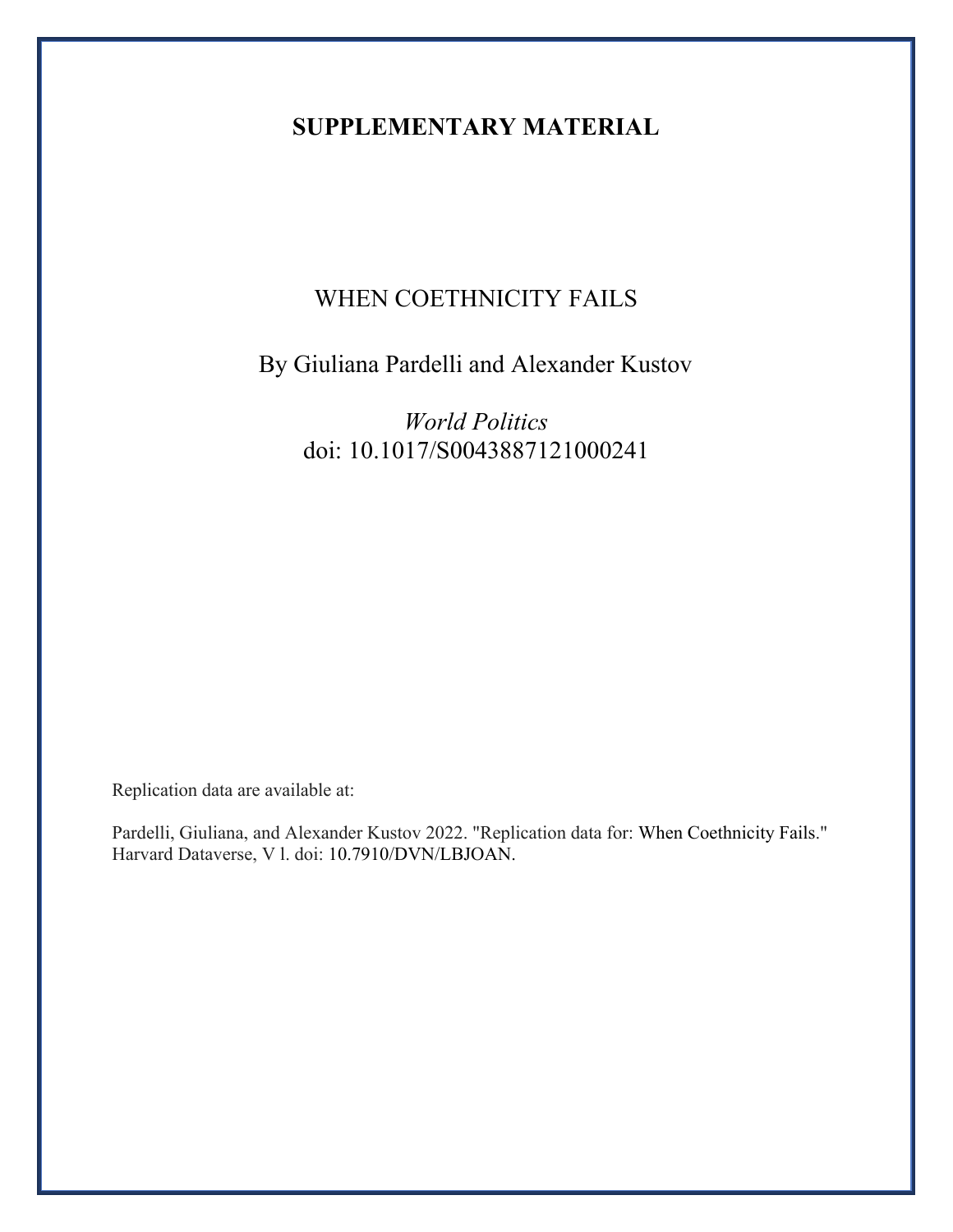# Appendix A

| Statistic                           | Mean     | St. Dev. | Min            | Pctl(25) | Pctl(75) | Max      |
|-------------------------------------|----------|----------|----------------|----------|----------|----------|
| Afro-descendants $\%$ (2000)        | 0.46     | 0.25     | 0.004          | 0.23     | 0.68     | 0.99     |
| Afro-descendants $%$<br>(1980)      | 0.48     | 0.29     | 0.001          | 0.19     | 0.75     | 1.00     |
| Afro-descendants $\%$ (1940)        | 0.36     | 0.25     | 0.005          | 0.12     | 0.57     | 0.93     |
| Tax Revenues PC (logged, 2000)      | 2.55     | 1.16     | 0.00           | 1.66     | 3.35     | 8.90     |
| Education Quality (2000)            | 4.93     | 2.07     | 0.11           | 3.03     | 6.77     | 10.00    |
| Healthcare Quality (2000)           | 5.49     | 1.02     | 1.78           | 4.80     | 6.16     | 9.27     |
| Access to Electricity (2000)        | 86.64    | 17.02    | 10.30          | 80.18    | 98.92    | 100.00   |
| Access to Piped Water (2000)        | 66.75    | 29.14    | 0.04           | 41.69    | 93.54    | 100.00   |
| Access to Garbage Collection (2000) | 80.91    | 23.04    | 0.19           | 73.35    | 97.07    | 100.00   |
| Tax Revenues PC (logged, 1923)      | 1.24     | 0.79     | $\overline{0}$ | 0.6      | 1.7      | 7        |
| Number of Quilombos (logged)        | 1.11     | 1.38     | 0.00           | 0.00     | 1.95     | 5.79     |
| Railroads Number (logged)           | 0.25     | 0.47     | 0.00           | 0.00     | 0.32     | 4.68     |
| Geographic Remoteness (logged)      | 3.99     | 1.01     | 0.00           | 3.47     | 4.53     | 8.28     |
| Area Size (logged)                  | 6.20     | 1.28     | 1.06           | 5.32     | 6.94     | 11.99    |
| Altitude                            | 4.12     | 2.93     | 0.00           | 1.53     | 6.32     | 16.28    |
| Rainfall                            | 12.80    | 3.96     | 3.00           | 12.00    | 15.00    | 33.00    |
| Sunshine                            | 21.33    | 3.26     | 12.00          | 18.00    | 24.00    | 30.00    |
| Distance to Coast (logged)          | 5.37     | 1.33     | 0.003          | 4.76     | 6.24     | 7.91     |
| Distance to Capital (logged)        | 5.27     | 0.87     | 0.00           | 4.81     | 5.88     | 7.30     |
| Longitude                           | $-46.17$ | 6.40     | $-72.90$       | $-50.79$ | $-41.35$ | $-34.81$ |
| Latitude                            | $-16.40$ | 8.27     | $-33.69$       | $-22.80$ | $-8.43$  | 4.60     |

Table A1: Summary Statistics

Full Sample  $(n = 5505)$ 

Table A2: Present Public Outcomes and Racial Demography as a Function of Past State Capacity (Accounting for Municipal Income Per Capita in 1920)

|                                  |            | Fiscal Capacity, 2000 |            |            | Public Goods, 2000 |           |             | Afro-descendants $\%$ , 2000 |             |
|----------------------------------|------------|-----------------------|------------|------------|--------------------|-----------|-------------|------------------------------|-------------|
|                                  |            | (2)                   | (3)        | (4)        | (5)                | (6)       | 7)          | (8)                          | (9)         |
| Fiscal Capacity, 1923            | $0.592***$ | $0.177***$            | $0.214***$ | $0.770***$ | $0.144***$         | $0.128**$ | $-0.937***$ | $-0.115***$                  | $-0.095***$ |
|                                  | (0.085)    | (0.025)               | (0.028)    | (0.121)    | (0.038)            | (0.040)   | (0.026)     | (0.019)                      | (0.022)     |
| State FE                         | No         | Yes                   | Yes        | No         | Yes                | Yes       | No          | Yes                          | Yes         |
| Geographic controls              | No         | Yes                   | Yes        | No         | Yes                | Yes       | No          | Yes                          | Yes         |
| GDP $\overline{PC}$ , 1920 (log) | No         | No                    | Yes        | No         | No                 | Yes       | No          | No                           | Yes         |
| Observations                     | 5,304      | 4,803                 | 4,803      | 5.417      | 4.932              | 4.932     | 5.457       | 4.928                        | 4.928       |
| Adjusted $\mathbb{R}^2$          | 0.271      | 0.612                 | 0.614      | 0.221      | 0.804              | 0.804     | 0.189       | 0.785                        | 0.785       |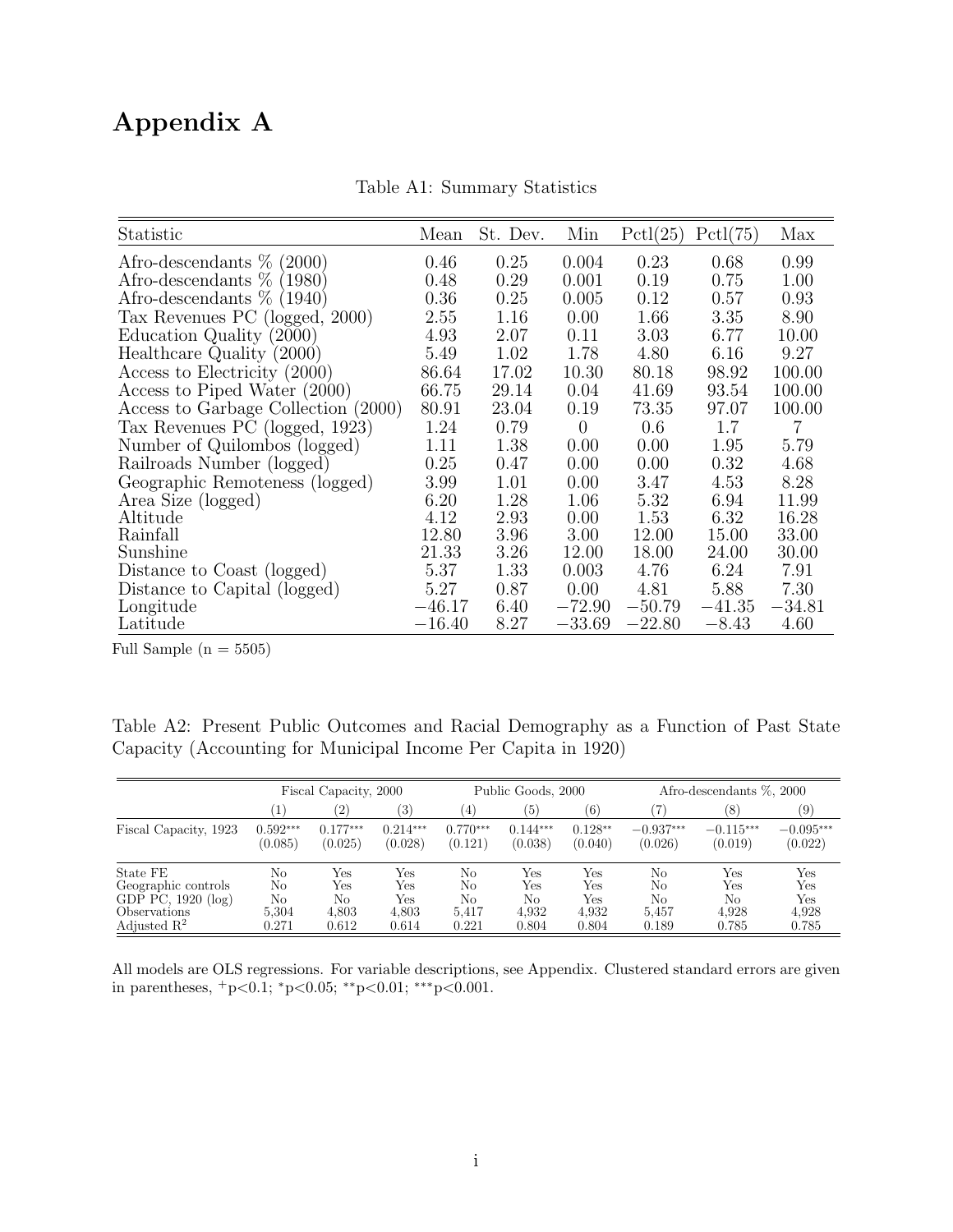|                                                                            | Education,<br>2000         |                              | Health,<br>2000            |                              | Access to Basic Goods,<br>2000 |                                                                |
|----------------------------------------------------------------------------|----------------------------|------------------------------|----------------------------|------------------------------|--------------------------------|----------------------------------------------------------------|
|                                                                            |                            | (2)                          | $\left(3\right)$           | $\left(4\right)$             | $\left(5\right)$               | (6)                                                            |
| Afro-descendants $\%$ , 2000                                               | $-0.617***$<br>(0.021)     | $-0.255***$<br>(0.019)       | $-0.222***$<br>(0.016)     | $-0.100***$<br>(0.020)       | $-0.628***$<br>(0.016)         | $-0.257***$<br>(0.020)                                         |
| State FE<br>Geographic controls<br>Observations<br>Adjusted $\mathbb{R}^2$ | No<br>No<br>5,457<br>0.547 | Yes<br>Yes<br>4,928<br>0.744 | No<br>No<br>5,457<br>0.172 | Yes<br>Yes<br>4,928<br>0.321 | No<br>No<br>5,369<br>0.480     | $\operatorname{Yes}$<br>$\operatorname{Yes}$<br>4,889<br>0.750 |

Table A3: Present Public Goods Outcomes and Afro-descendant Shares of Population

All models are OLS regressions. For variable descriptions, see Appendix. Clustered standard errors are given in parentheses, <sup>+</sup>p<0.1; <sup>∗</sup>p<0.05; ∗∗p<0.01; ∗∗∗p<0.001.

Table A4: Present Public Goods Outcomes and Past State Capacity

|                         | Education,<br>2000    |                      |                        | Health,<br>2000        | Access to Basic Goods,<br>2000 |                       |
|-------------------------|-----------------------|----------------------|------------------------|------------------------|--------------------------------|-----------------------|
|                         | $ 1\rangle$           | $^{\prime}2)$        | $\left(3\right)$       | $\left(4\right)$       | (5)                            | (6)                   |
| Fiscal Capacity, 1923   | $0.766***$<br>(0.092) | $0.073**$<br>(0.025) | $0.079^{+}$<br>(0.041) | $-0.097***$<br>(0.027) | $0.906***$<br>(0.094)          | $0.249***$<br>(0.035) |
| State FE                | No                    | Yes                  | No                     | ${\rm Yes}$            | No                             | Yes                   |
| Geographic controls     | No                    | Yes                  | No                     | $\operatorname{Yes}$   | N <sub>o</sub>                 | ${\rm Yes}$           |
| Observations            | 5,505                 | 4,971                | 5,505                  | 4,971                  | 5,417                          | 4,932                 |
| Adjusted $\mathbb{R}^2$ | 0.180                 | 0.726                | 0.004                  | 0.320                  | 0.217                          | 0.741                 |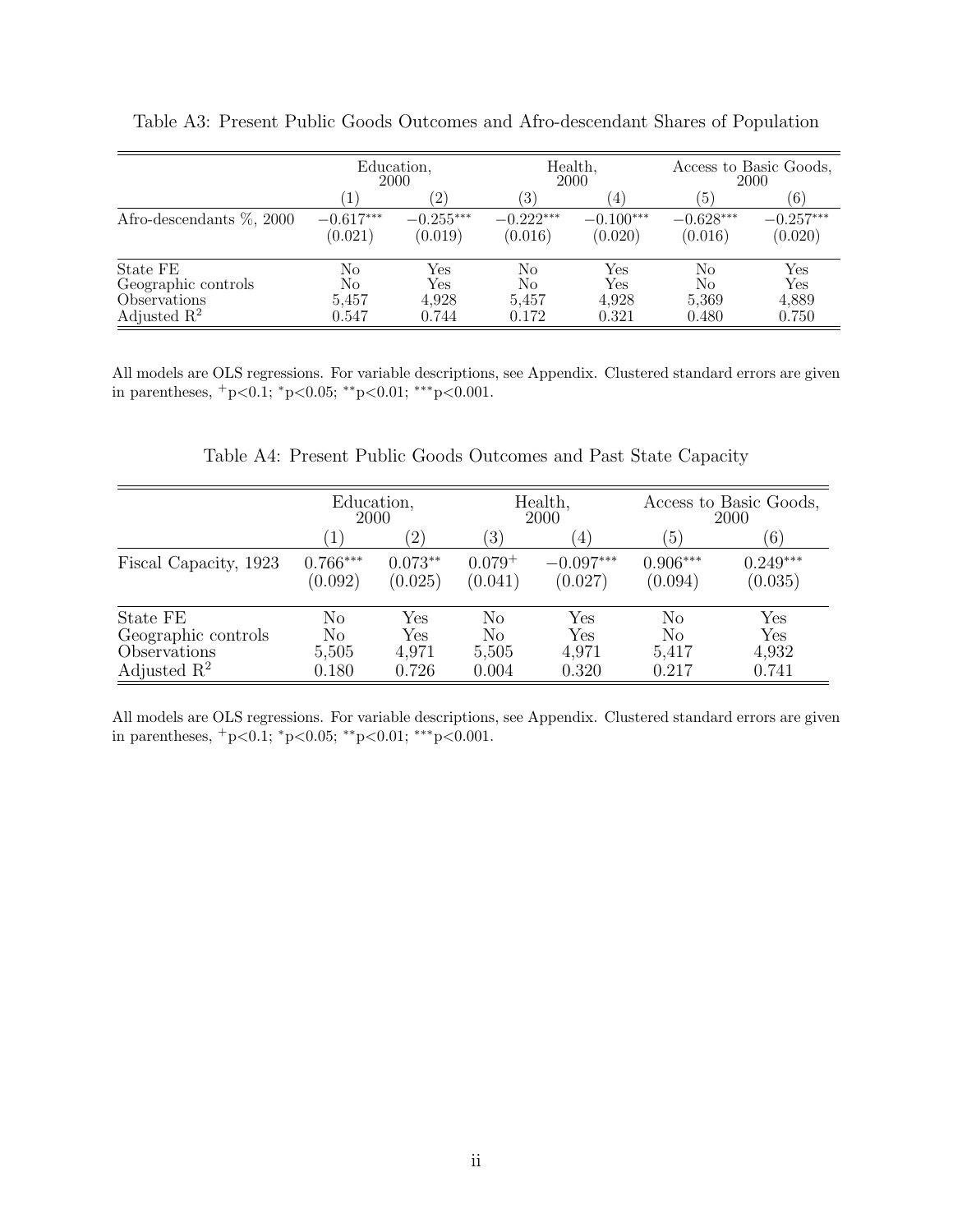|                               | Public Goods,<br>2000  |                           | Afro-descendants $\%$ ,<br>2000 |                           |
|-------------------------------|------------------------|---------------------------|---------------------------------|---------------------------|
|                               | (1)                    | $\left( 2\right)$         | $\left( 3\right)$               | (4)                       |
| Panel A                       |                        |                           |                                 |                           |
| Public Admin. Officials, 1920 | 0.063                  | $0.109***$                | $-0.061$                        | $-0.137***$               |
|                               | (0.087)                | (0.019)                   | (0.105)                         | (0.029)                   |
| Observations                  | 5,417                  | 4,932                     | 5,457                           | 4,928                     |
| Adjusted $\mathbb{R}^2$       | 0.001                  | 0.802                     | 0.001                           | 0.786                     |
| Panel B                       |                        |                           |                                 |                           |
| Railroads, 1920               | $0.467***$             | $0.118***$                | $-0.385***$                     | $-0.074*$                 |
|                               | (0.064)                | (0.018)                   | (0.093)                         | (0.030)                   |
| Observations                  | 5,417                  | 4,932                     | 5,457                           | 4,928                     |
| Adjusted $\mathbb{R}^2$       | 0.061                  | 0.803                     | 0.024                           | 0.784                     |
| Panel C                       |                        |                           |                                 |                           |
| Geographic Remoteness         | $0.782***$             | $0.242***$                | $-0.763***$                     | $-0.095*$                 |
| (Reverse Coded)               | (0.057)                | (0.030)                   | (0.073)                         | (0.043)                   |
| Observations                  | 5,135                  | 4,683                     | 5,162                           | 4,670                     |
| Adjusted $\mathbb{R}^2$       | 0.255                  | 0.805                     | 0.142                           | 0.778                     |
| State FE                      | $\overline{\text{No}}$ | $\overline{\mathrm{Yes}}$ | $\overline{\text{No}}$          | $\overline{\mathrm{Yes}}$ |
| Geographic controls           | N <sub>o</sub>         | Yes                       | $\rm No$                        | Yes                       |

Table A5: Present Public Goods Outcomes and Racial Demography as a Function of Past State Capacity (Alternative Measures)

All models are OLS regressions. For variable descriptions, see Appendix. Clustered standard errors are given in parentheses,  $+p<0.1$ ;  ${}^*p<0.05$ ;  ${}^*p<0.01$ ;  ${}^{**}p<0.001$ .

|                         |                  | Bureaucracy Presence<br>1872 | Afro-descendants $%$<br>1872 |                       |  |
|-------------------------|------------------|------------------------------|------------------------------|-----------------------|--|
|                         | $\mathbf{1}$     | $\overline{2}$               | $\left(3\right)$             | 4                     |  |
| Quilombo Presence       | 0.122<br>(0.074) | $-0.092*$<br>(0.036)         | $0.131**$<br>(0.047)         | $0.109***$<br>(0.029) |  |
| State FE                | No               | Yes                          | No                           | Yes                   |  |
| Geographic controls     | $\rm No$         | Yes                          | $\rm No$                     | Yes                   |  |
| Observations            | 5,465            | 4,935                        | 5,461                        | 4,933                 |  |
| Adjusted $\mathbb{R}^2$ | $0.002\,$        | 0.337                        | 0.006                        | 0.231                 |  |

Table A6: Quilombos, Past State Capacity and Share of Afro-descendants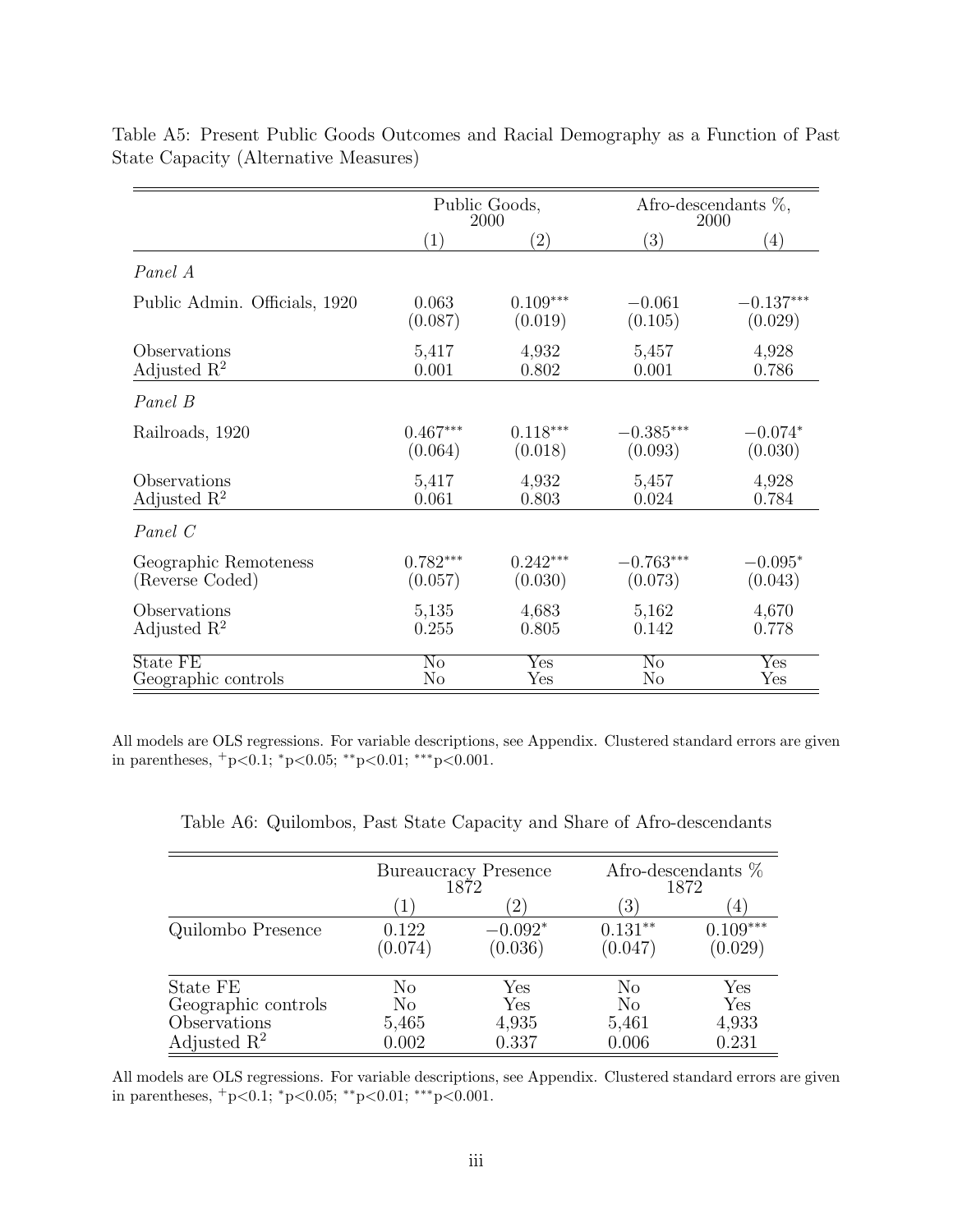|                         |                       | Public Goods,<br>2000 |                        | Afro-descendants $\%$ ,<br>2000 |
|-------------------------|-----------------------|-----------------------|------------------------|---------------------------------|
|                         |                       | $^{(2)}$              | $\left 3\right\rangle$ | $\overline{4}$                  |
| Fiscal Capacity, 1923   | $0.758***$<br>(0.088) | $0.129***$<br>(0.027) | $-0.926***$<br>(0.123) | $-0.115**$<br>(0.042)           |
| State FE                | $\rm No$              | Yes                   | No                     | Yes                             |
| Geographic controls     | No                    | $\operatorname{Yes}$  | No                     | $\operatorname{Yes}$            |
| Observations            | 4,656                 | 4,223                 | 4,675                  | 4,209                           |
| Adjusted $\mathbb{R}^2$ | 0.219                 | 0.804                 | 0.187                  | 0.776                           |

Table A7: Public Outcomes and Racial Demography as a Function of Past State Capacity (excluding Quilombo Municipalities)

All models are OLS regressions. For variable descriptions, see Appendix. Clustered standard errors are given in parentheses, <sup>∗</sup>p<0.05; ∗∗p<0.01; ∗∗∗p<0.001.

|                         |                       | Fiscal Capacity,<br>2000 | Cadastral Map<br>(binary), 2000 |                      |  |
|-------------------------|-----------------------|--------------------------|---------------------------------|----------------------|--|
|                         | 1                     | $\left(2\right)$         | $\left(3\right)$                | $\left( 4\right)$    |  |
| Fiscal Capacity, 1923   | $0.592***$<br>(0.045) | $0.177***$<br>(0.031)    | $0.365***$<br>(0.028)           | $0.106**$<br>(0.034) |  |
| State FE                | No                    | Yes                      | $\rm No$                        | Yes                  |  |
| Geographic controls     | N <sub>o</sub>        | ${\rm Yes}$              | N <sub>o</sub>                  | Yes                  |  |
| Observations            | 5,304                 | 4,803                    | 5,503                           | 4,969                |  |
| Adjusted $\mathbb{R}^2$ | 0.271                 | 0.612                    | 0.030                           | 0.140                |  |

Table A8: Past and Present State Capacity

All models are OLS regressions. For variable descriptions, see Appendix. Clustered standard errors are given in parentheses, <sup>+</sup>p<0.1; <sup>∗</sup>p<0.05; ∗∗p<0.01; ∗∗∗p<0.001.

Table A9: Present Public Outcomes and Racial Demography as a Function of Past State Capacity (1985-1991)

|                         | Fiscal Capacity,<br>1985 |                   |            | Access to Basic Goods,<br>1991 | Afro-descendants $\%$ ,<br>1991 |            |
|-------------------------|--------------------------|-------------------|------------|--------------------------------|---------------------------------|------------|
|                         | $\left  \right $         | $\left( 2\right)$ | 3)         | $\overline{4}$                 | ΄5)                             | (6)        |
| Fiscal Capacity, 1923   | $0.713***$               | $0.235***$        | $1.174***$ | $0.375***$                     | $-1.049***$                     | $-0.123**$ |
|                         | (0.069)                  | (0.043)           | (0.115)    | (0.059)                        | (0.124)                         | (0.045)    |
| State FE                | No                       | $_{\rm Yes}$      | No         | Yes                            | No                              | Yes        |
| Geographic controls     | No                       | Yes               | No         | Yes                            | No                              | Yes        |
| Observations            | 5,505                    | 4,971             | 4,592      | 4,435                          | 4,442                           | 4,441      |
| Adjusted $\mathbb{R}^2$ | 0.284                    | 0.658             | 0.273      | 0.684                          | 0.188                           | 0.775      |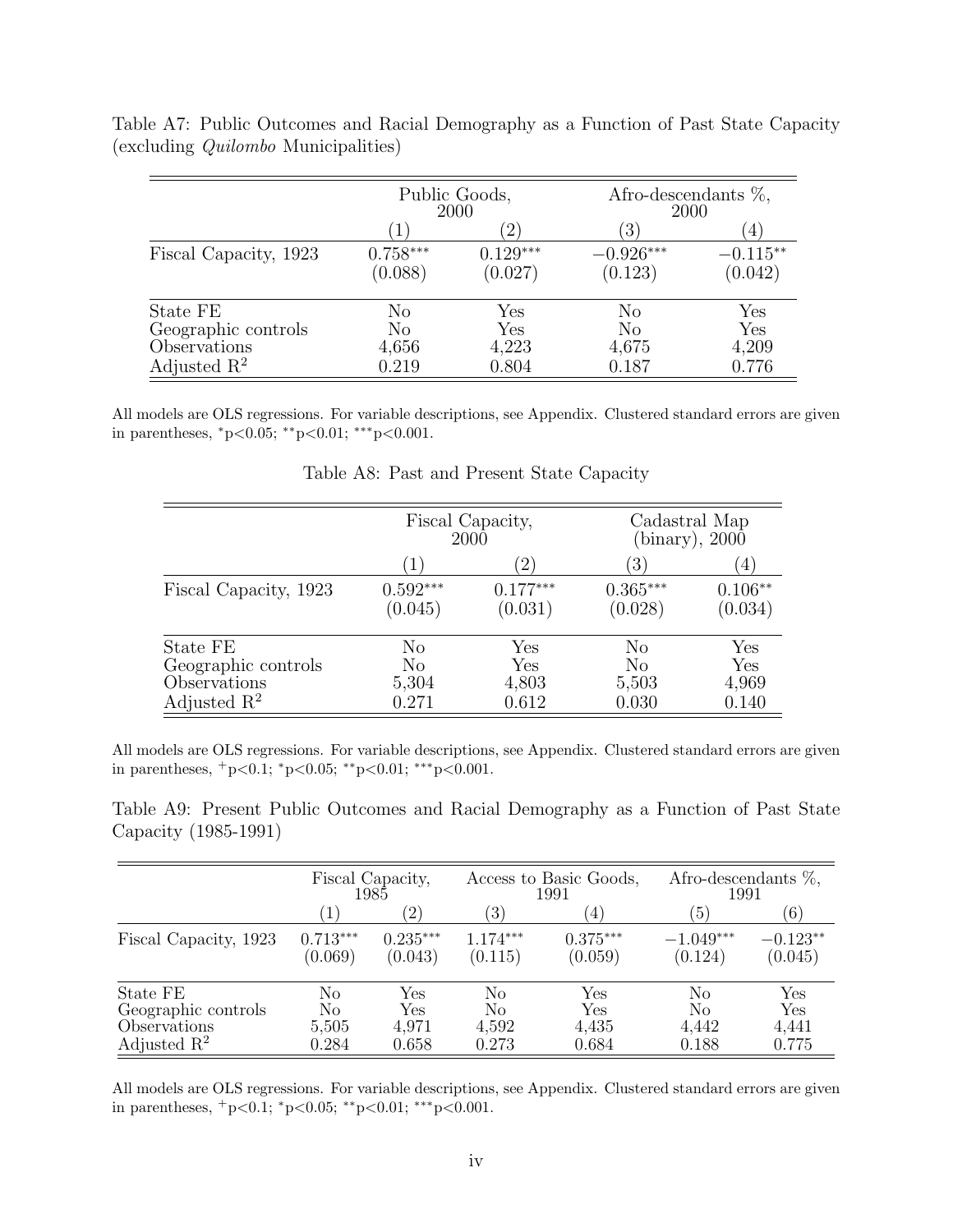|                                                                            | Fiscal Capacity,<br>$201\overline{0}$ |                              |                            | Public Goods,<br>2010                         | Afro-descendants $\%$ ,<br>2010        |                              |
|----------------------------------------------------------------------------|---------------------------------------|------------------------------|----------------------------|-----------------------------------------------|----------------------------------------|------------------------------|
|                                                                            | $\left(1\right)$                      | $\left( 2\right)$            | $\left(3\right)$           | $\left(4\right)$                              | $\left(5\right)$                       | (6)                          |
| Fiscal Capacity, 1923                                                      | $0.382***$<br>(0.039)                 | $0.103***$<br>(0.026)        | $0.429***$<br>(0.054)      | $0.062***$<br>(0.016)                         | $-0.898***$<br>(0.126)                 | $-0.119**$<br>(0.037)        |
| State FE<br>Geographic controls<br>Observations<br>Adjusted $\mathbb{R}^2$ | $\rm No$<br>No<br>5,437<br>0.169      | Yes<br>Yes<br>4,911<br>0.489 | No<br>No<br>5,501<br>0.146 | $\operatorname{Yes}$<br>Yes<br>4,970<br>0.739 | $\rm No$<br>$\rm No$<br>5,502<br>0.194 | Yes<br>Yes<br>4,970<br>0.812 |

Table A10: Present Public Outcomes and Racial Demography as a Function of Past State Capacity (2010)

All models are OLS regressions. For variable descriptions, see Appendix. Clustered standard errors are given in parentheses, <sup>+</sup>p<0.1; <sup>∗</sup>p<0.05; ∗∗p<0.01; ∗∗∗p<0.001.

Table A11: Past Fiscal Capacity, Contemporary Attitudes Toward Taxation and Reported Confidence in the Local Government

|                                                                            |                             | Attitudes toward<br>Taxation | Confidence in the<br>Local Government |                              |  |
|----------------------------------------------------------------------------|-----------------------------|------------------------------|---------------------------------------|------------------------------|--|
|                                                                            | $\left(1\right)$            | (2)                          | 3)                                    | (4)                          |  |
| Fiscal capacity, 1923                                                      | 0.944<br>(0.766)            | $1.125*$<br>(0.555)          | $0.665**$<br>(0.225)                  | $0.623*$<br>(0.317)          |  |
| State FE<br>Additional controls<br>Observations<br>Adjusted $\mathbb{R}^2$ | No<br>Yes<br>1,116<br>0.026 | Yes<br>Yes<br>1,116<br>0.111 | No<br>Yes<br>1,124<br>0.024           | Yes<br>Yes<br>1,124<br>0.042 |  |

All models are OLS regressions and include the following controls: education, economic status and age of the respondent, municipal population, and basic local geographic characteristics (rainfall and sun). Attitudes toward taxation include five response categories going from "too high" (1) to "too low" (5); confidence in the local government includes four response categories going from "no confidence at all" (1) to "a lot of confidence" (4). Municipality-clustered standard errors in parentheses,  $+p<0.1$ ;  $^*p<0.05$ ;  $^{**}p<0.01$ ;  $^{***}p<0.001$ .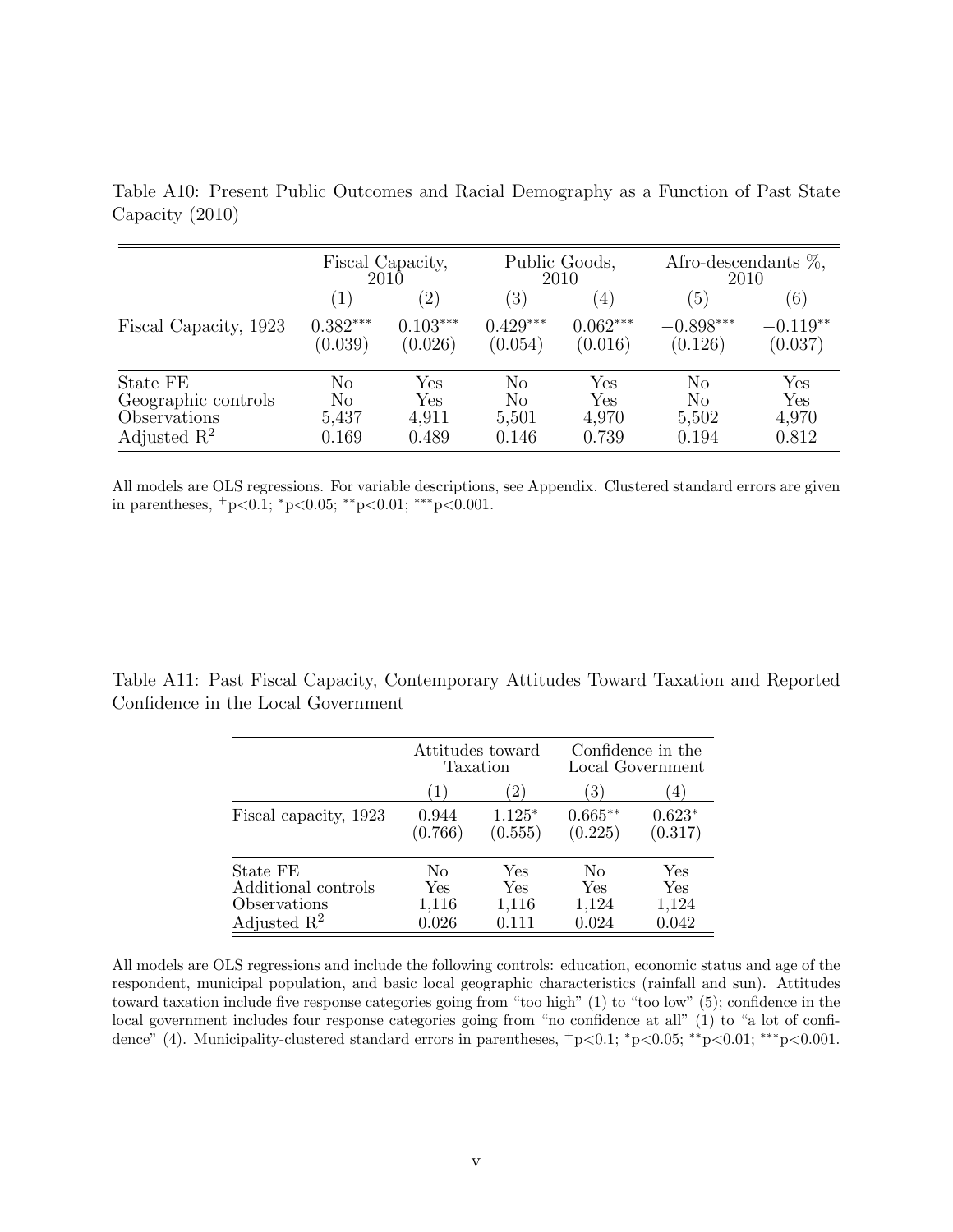|                                                                            | Abs. $\Delta$              | $(1940-1980)$                |                              | $(1940 - 1980)$<br>Rel. $\Delta$ |                              |                              |
|----------------------------------------------------------------------------|----------------------------|------------------------------|------------------------------|----------------------------------|------------------------------|------------------------------|
|                                                                            |                            | (2)                          | $\left( 3\right)$            | (4)                              | $\left(5\right)$             | (6)                          |
| Fiscal capacity, 1923                                                      | $-0.365***$<br>(0.049)     | $-0.070$<br>(0.052)          | $-0.111*$<br>(0.045)         | $-0.618+$<br>(0.326)             | $-0.842**$<br>(0.327)        | $-1.062**$<br>(0.333)        |
| Afro-descendants $\%$ , 1940                                               |                            |                              | $-0.633***$<br>(0.028)       |                                  |                              | $-3.358***$<br>(0.240)       |
| State FE<br>Geographic controls<br>Observations<br>Adjusted $\mathbb{R}^2$ | No<br>No<br>5,503<br>0.051 | Yes<br>Yes<br>4,970<br>0.324 | Yes<br>Yes<br>4,970<br>0.524 | No<br>No<br>5,503<br>0.004       | Yes<br>Yes<br>4,970<br>0.182 | Yes<br>Yes<br>4,970<br>0.332 |

Table A12: Racial Demographic Change as a Function of Past State Capacity (1940-1980)

All models are OLS regressions. For variable descriptions, see Appendix. Clustered standard errors are given in parentheses,  $+p<0.1$ ;  $>p<0.05$ ; \*\*p $<0.01$ ; \*\*\*p $<0.001$ .

|                                       | Quilombo Presence     |                       |                      |  |  |  |
|---------------------------------------|-----------------------|-----------------------|----------------------|--|--|--|
|                                       | $\left  \right $      | $^{\prime}2)$         | $\left(3\right)$     |  |  |  |
| Total Afro-descendants $\%$ , 1872    | $0.044***$<br>(0.012) |                       |                      |  |  |  |
| Free Afro-descendants $\%$ , 1872     |                       | $0.056***$<br>(0.013) |                      |  |  |  |
| Enslaved Afro-descendants $\%$ , 1872 |                       |                       | $-0.094*$<br>(0.038) |  |  |  |
| State FE                              | Yes                   | Yes                   | Yes                  |  |  |  |
| Geographic controls                   | Yes                   | Yes                   | Yes                  |  |  |  |
| Observations                          | 4,955                 | 4,955                 | 4,955                |  |  |  |
| Adjusted $\mathbb{R}^2$               | 0.161                 | 0.165                 | 0.162                |  |  |  |

Table A13: Past Racial Demography (1872) and Quilombos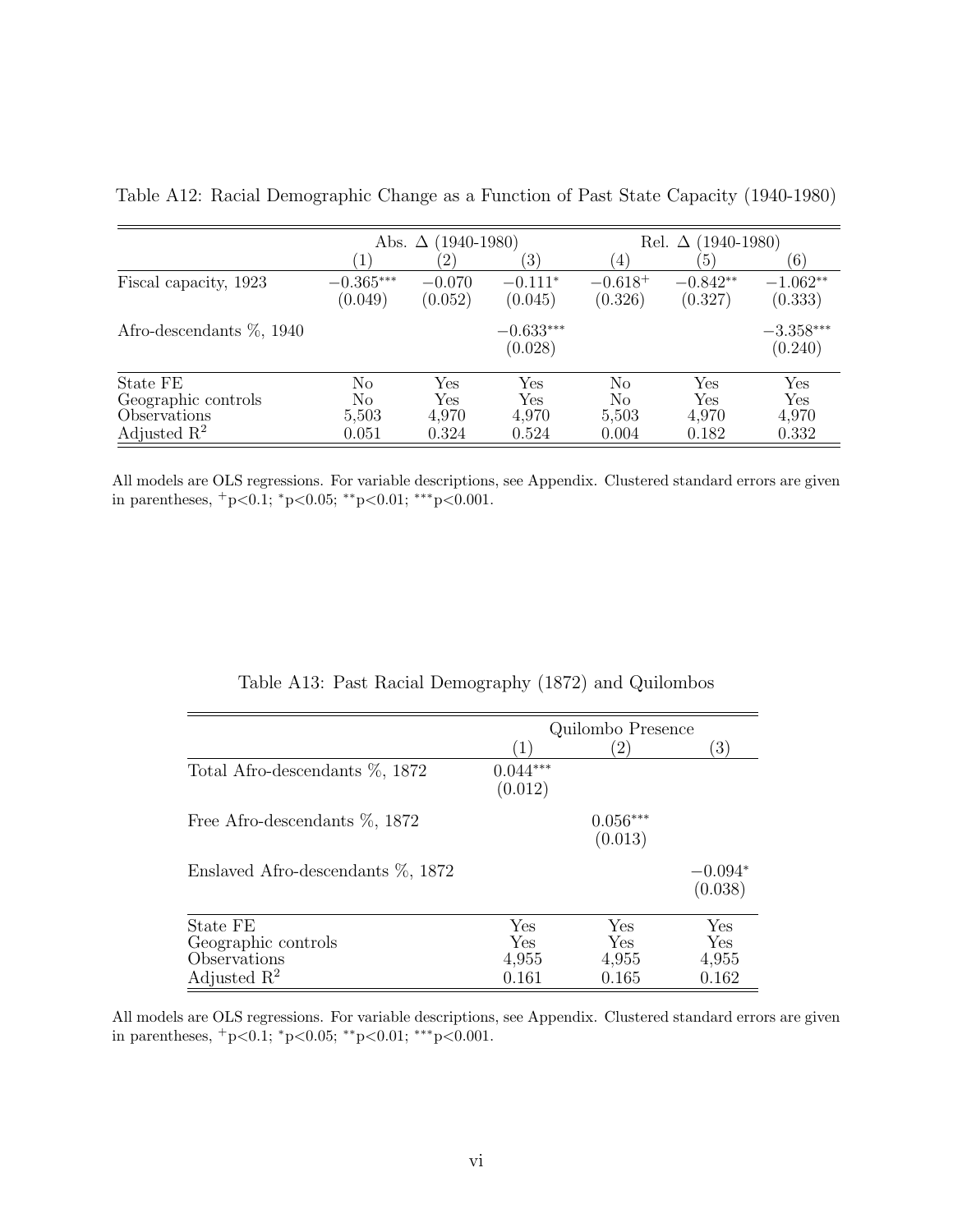



## Appendix B

#### Explanatory and Outcome Variables

Racial Demography. All demographic variables were constructed using microdata and municipallevel data from the 2000, 2010, 1991, 1980, 1940, and 1872 Censuses from the Instituto Brasileiro de Geografia e Estatística (IBGE).

Public Goods. Our composite measure of public goods is an average of municipal public (education and healthcare) service quality and access to basic public goods. The quality indices come from a comprehensive study conducted by Arretche, Fusaro, and Vaughan in the Centro de Estudos da Metrópole (CEM) and take into account a set of more than 10 indicators to build two overall measures of education and healthcare quality at the municipal level.<sup>89</sup> Our measures of access to

<sup>89</sup>For instance, the health index comprises, among other variables, infant mortality rate, hospitalization rate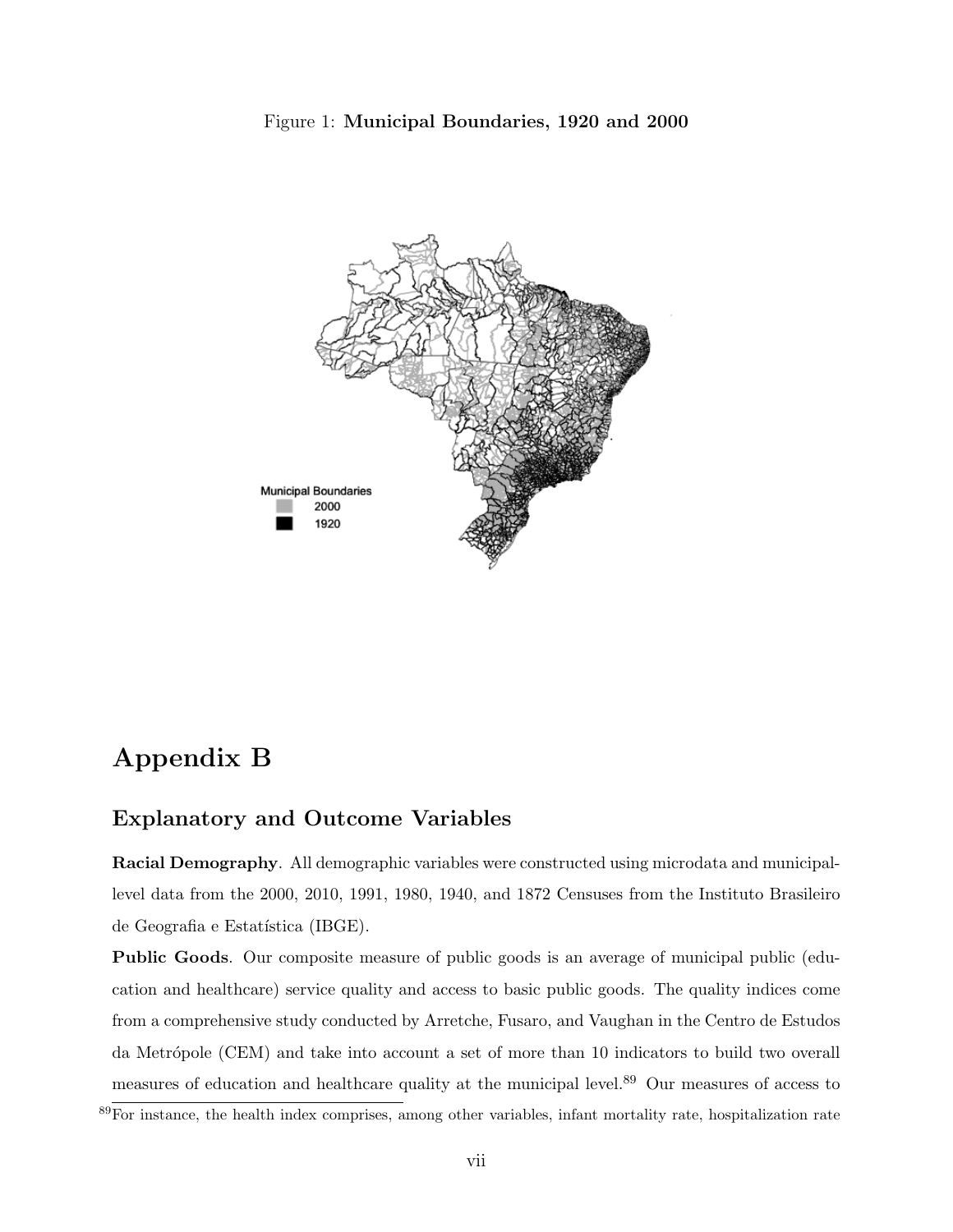basic public goods reflect the percentage of the local population that has access to garbage collection, electricity, and piped water. These variables are built using microlevel data available in the 2000, 2010 and 1991 Censuses.

State Capacity. The data on local fiscal capacity across municipalities in 1923 were entered from Brazil's 1926 statistical yearbook of public finances (Pardelli, 2019). The number of public administrative and law enforcement officials in 1920, as well as the data on the presence of public officials (binary) in 1872 were obtained from the respective censuses.

Geographic remoteness is defined as the average travel time required to reach the nearest city (>50000 people) via surface transport in a particular municipality. For details on methodology and calculations, see Poyart et al. (2018). The number of railroad stations within each municipality in 1920 was collected from IPEA.

Contemporary measures of taxation per capita  $(1985, 2000, 2010)$ , were compiled from Finanças do Brasil (FINBRA) and from the Sistema de Informações Contábeis e Fiscais do Setor Público Brasileiro (SICONFI). We use the existence of cadaster maps across municipalities (from Pesquisa de Informações Básicas Municipais 2004) as a measure of contemporary information capacity, given the importance of these instruments for land registration and property tax collection.

To estimate the past levels of state capacity within modern-day administrative boundaries, we adopt the approach used by Archarya et al. (2016) to address changes in U.S. county boundaries between 1860 and 2000. Following this method, the total amount of taxes per capita collected in 1923 is divided among the relevant municipalities in 2000 such that the proportion of taxes from 1923 municipality i that is assigned to 2000 municipality j is based on the size of their overlapping areas (see Figure 1).

Geographic controls. The data come from the National Institute of Geology (INGEO) and include Area size (logged), Altitude, Distance to Coast (logged), Distance from the Capital (logged), Rainfall, Sunshine, Latitude and Longitude. For details, see Naritomi et al. (2012).

and vaccine coverage. The education index consists of coverage below 6 years of age, failure and abandonment rates, proportion of municipal schools with below-average grades on the national standardized test, etc. For more detailed information, see <http://web.fflch.usp.br/centrodametropole>.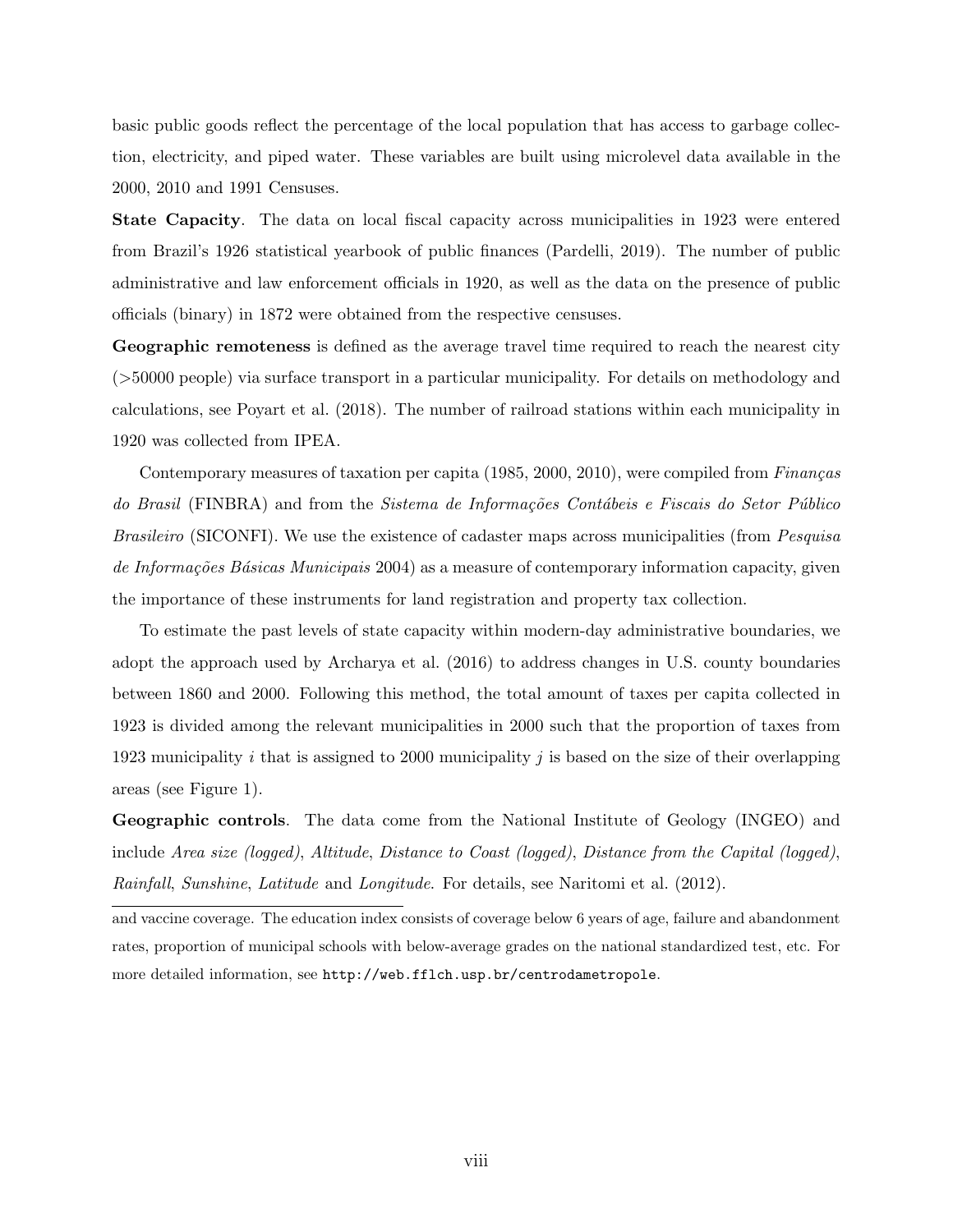## Appendix C

#### Race-Based Selection Mechanisms Beyond Quilombos

This section elaborates on three additional mechanisms through which higher local state capacity in the past may have led to lower shares of Afro-descendants in the present across Brazilian municipalities. The first mechanism behind the gradual displacement of Afro-descendants to more peripheral areas focuses on the role of labor market discrimination and increased competition with European immigrants. The proclamation of the Republic in the year after abolition was accompanied by a national campaign in which the "whitening" of the national population through the promotion of immigration assumed a prominent role. Because foreign workers generally enjoyed preference in hiring, scholars have shown that their presence in large numbers displaced and marginalized Afro-Brazilian workers, forcing them to retreat to more depressed areas in the country (Holloway, 2017). However, black-white labor market competition was not prevalent everywhere, as immigrant workers were sometimes insufficient to satisfy the local labor demand. Notably, the location of foreign laborers was itself not random. It depended, first, on the ability of state governments to actively sponsor and finance immigration.<sup>90</sup> Second, immigrants tended to concentrate in the most attractive areas of each state (Andrews, 1991). In this sense, the prevalence of this mechanism itself cannot be dissociated from the reach of the state and its capacity to implement political decisions across space.

The second mechanism emphasizes the use of the repressive apparatus of the state. In areas where immigration did not provide an expanded pool of workers, other forms of planter-state cooperation emerged to resolve the problem of labor recruitment and social control. One of the central aspects of this partnership consisted in "planters' increased reliance on criminal law and other state enforcement mechanisms" (Huggins, 1984, 53) as a means of generating cheap labor and controlling the newly emancipated black population. Much like the Black Codes in the postbellum U.S., this response offered a way of "fixing blacks into a subordinate social status" and providing for a "manageable and inexpensive labor force through the use of vague criminal statutes

 $^{90}$ As underlined by Andrews (1991, 59): "São Paulo's labor market in the years immediately following the abolition of slavery was one shaped by an unusual [...] degree of state direction and intervention. This was intervention seemingly devoid of any racial content, but in fact by choosing to invest funds in European workers, [...] the province's planters, and the state apparatus which they controlled, had made their ethnic and racial preferences in workers crystal clear."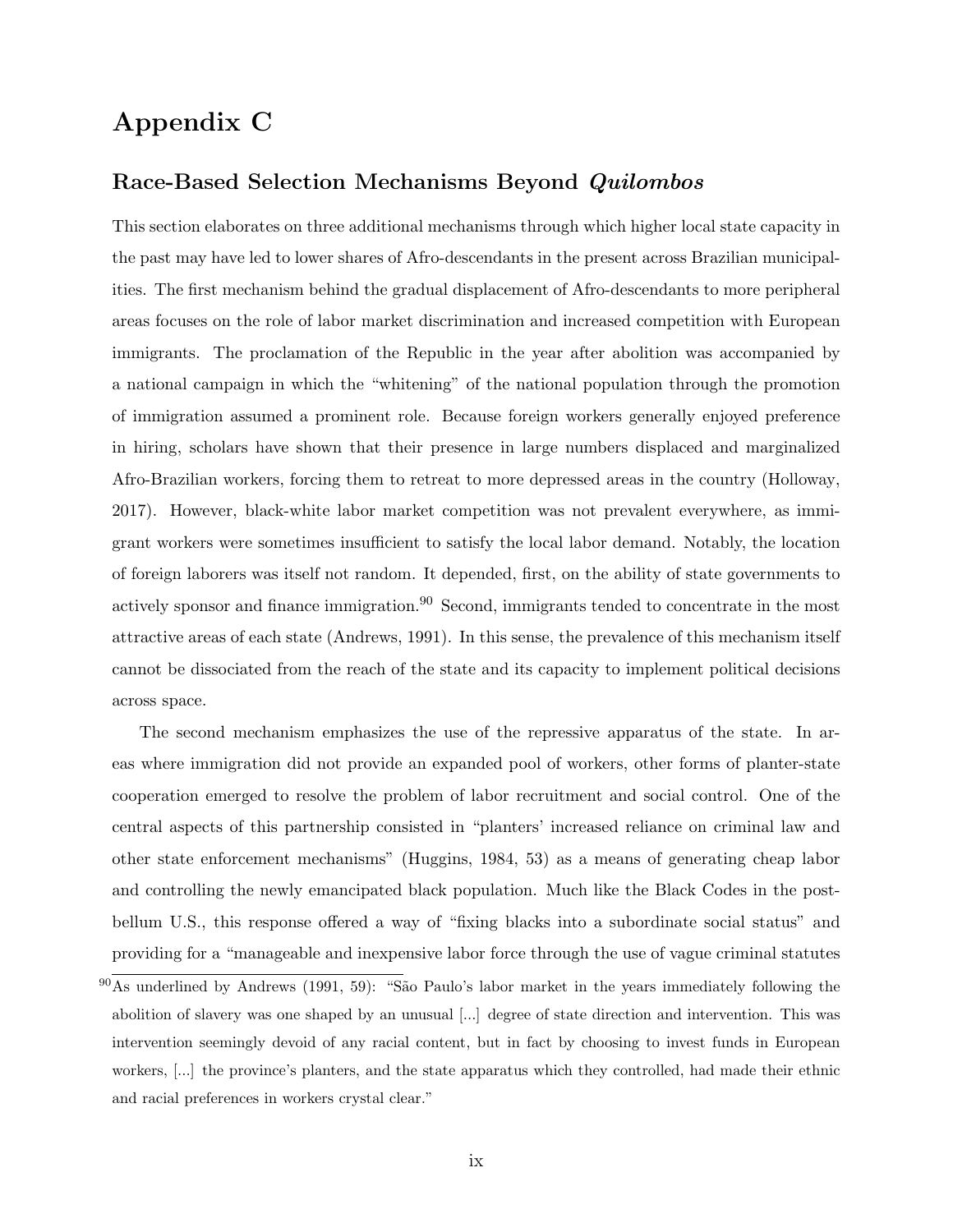prohibiting vagrancy and loitering."91 Idleness thus came to be equated with crime and associated with dangerous threats to order, public safety, and private property. These ideas were then utilized to justify increased state regulation, policing, and repression. However, the ability of the state to arrest, impose sanctions, and enforce vagrancy statutes was not everywhere equal. Therefore, coercive capacity – bound as it was to disproportionately target Afro-descendant populations – likely discouraged black and mixed-race individuals from settling in the places where it was strongest.

Finally, a third possible mechanism emphasizes uneven access to land. Scholars focusing on postemancipation experiences have underscored how the aspirations of the formerly enslaved populations were essentially peasant in nature: access to land, the formation of families, and a certain degree of autonomy in everyday life (Slenes, 1999). In line with the mechanisms highlighted earlier, "free Brazilians and Africans preferred to remain in the subsistence sector, working their own plots of land" (Andrews, 1991, 54). However, the acquisition and occupation of land was not a trivial matter. Because it provided workers with an independent survival alternative, planters sought to limit land access through legal and extra-legal means as much as possible (Dean, 1971; Mangonnet, 2021). Land evictions, seizures, and encroachment were common (Huggins, 1984; Levine, 1978), making migration to ever more remote, unoccupied areas a continuing necessity. Access to land in high state capacity areas was more difficult for at least two reasons: first, their closeness to valuable state infrastructure (i.e., roads, bridges, etc.) made acreage more expensive in these regions; second, the chances that squatters would eventually be displaced by the speculative interests of neighboring landowners were greater. As a result, many Afro-descendants sought out peripheral regions to gain access to land. According to Marques (2009), who studies the case of Paraná, although many decided to settle in or close to urban centers, most of the migrants of direct descent from former enslaved people have settled in unclaimed areas on the frontier of agricultural expansion.

The literature suggests that these dynamics of freedmen seeking out more remote areas are not confined to the case of Brazil. In Jamaica, for example, according to Holt (1992), the postemancipation peasantry migrated to peripheral areas and bought small properties where they relied on subsistence agriculture and the sale of surplus production in nearby markets. While Afro-Jamaican peasants initially established their settlements near large estates, over time "the search for available land took settlers further and further into the interior of parishes."(Holt, 1992, 166). In the case of Cuba, the eastern side of the island seems to have attracted most migrants after full emancipation. According to (Scott, 2000, 247), "a major shift eastward in the population of color can be discerned

 $91\overline{\text{Shelden}}$  (1981, 365), on late-nineteenth-century Tennessee. Quoted in Huggins (1984).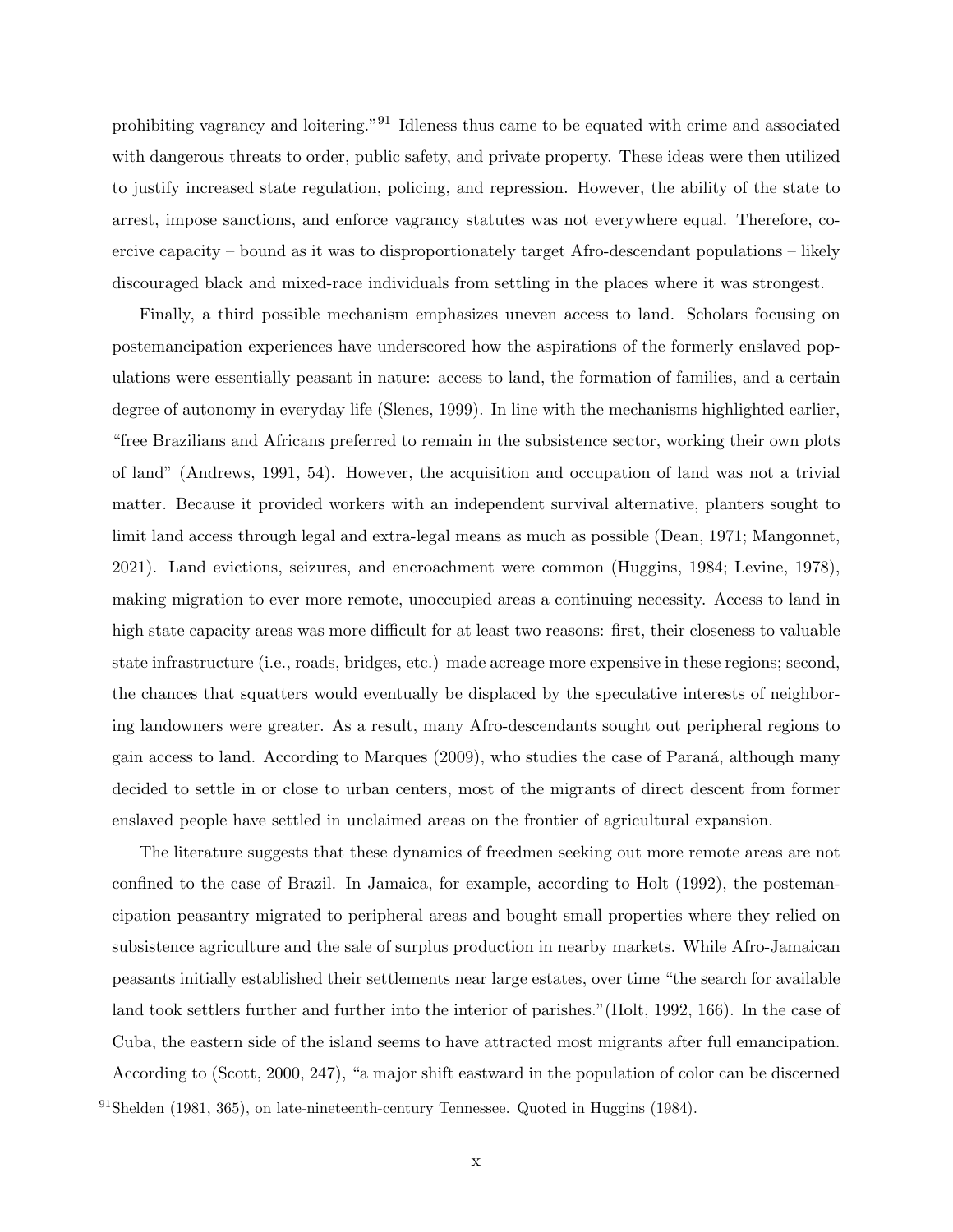in the pattern of population distribution at different census dates between 1862 and 1899." The east offered greater access to land in part due to its mountainous interior, which was not conducive to large-scale sugar production, leaving room for the development of a nonplantation sector.

To assess whether these three channels of influence are empirically pertinent, we carry out two different analyses. First, we examine whether past levels of state capacity are indeed associated with (1) higher proportions of immigrants in the population, which would in turn increase labor market competition and discrimination; (2) stronger coercive capacity, which (if selectively employed) would discourage the settlement of Afro-descendants; and (3) increased land prices, which make land acquisition more difficult and squatting riskier. As Table C1 shows, we find support for each of these hypotheses. Second, we investigate whether these mechanisms (all measured in 1920) are themselves associated with lower shares of Afro-descendants across municipios today. The estimates in Table C2 provide suggestive evidence in line with the idea that greater shares of immigrant workers, higher land prices, and larger repressive apparatuses have also hampered the settlement of Afro-Brazilians across localities.

|                         | Land Value<br>per acre, 1920 |                       |                       | Law Enforcement<br>Officials, 1920 | Immigrants $(\%)$ ,<br>1920 |                      |  |
|-------------------------|------------------------------|-----------------------|-----------------------|------------------------------------|-----------------------------|----------------------|--|
|                         | 1                            | $\left( 2\right)$     | $\left(3\right)$      | $\left(4\right)$                   | [5]                         | (6)                  |  |
| Fiscal Capacity, 1923   | $0.709***$<br>(0.060)        | $0.370***$<br>(0.075) | $0.454***$<br>(0.060) | $0.480***$<br>(0.075)              | $0.183***$<br>(0.031)       | $0.171**$<br>(0.053) |  |
| State FE                | No                           | Yes                   | No                    | Yes                                | No                          | Yes                  |  |
| Geographic controls     | No                           | Yes                   | No                    | Yes                                | No                          | Yes                  |  |
| Observations            | 5,438                        | 4,917                 | 5,505                 | 4,971                              | 5,505                       | 4,971                |  |
| Adjusted $\mathbb{R}^2$ | 0.209                        | 0.721                 | 0.172                 | 0.485                              | 0.221                       | 0.444                |  |

Table C1: Past State Capacity and Average Land Value, Law Enforcement Apparatus, and Share of Immigrants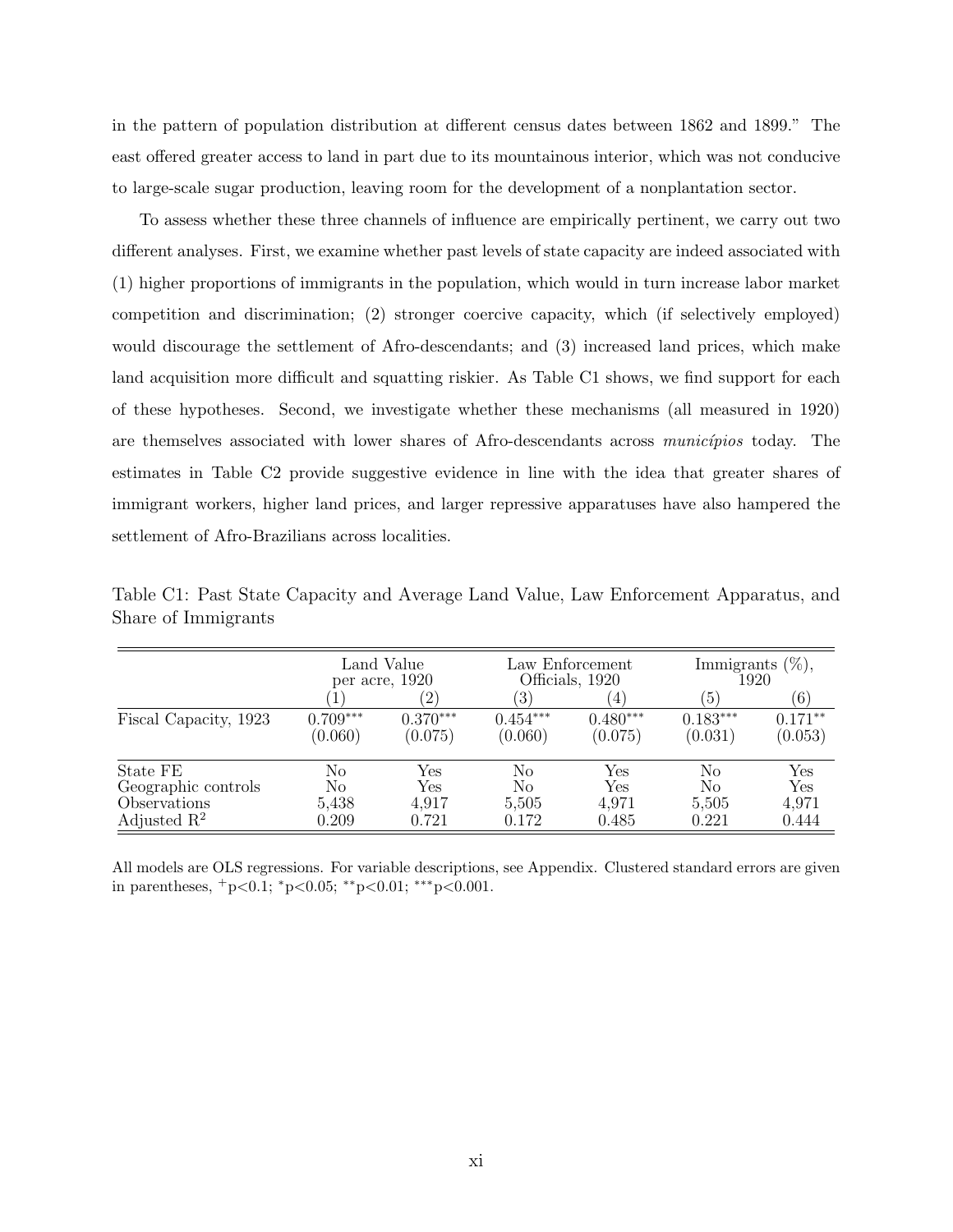|                                         | Afro-descendants $\%$ ,<br>2000  |                        |                |                                           |                                              |                |  |
|-----------------------------------------|----------------------------------|------------------------|----------------|-------------------------------------------|----------------------------------------------|----------------|--|
|                                         | $^{\prime}1$ .                   | (2)                    | 3)             | $^{(4)}$                                  | $\left(5\right)$                             | (6)            |  |
| Land Value, 1920                        | $-0.582***$<br>(0.077)           | $-0.222***$<br>(0.033) |                |                                           |                                              |                |  |
| Law Enforcement<br>Officials, 1920      |                                  |                        |                | $-0.091 - 0.090**$<br>$(0.093)$ $(0.027)$ |                                              |                |  |
| Immigrants $(\%)$ , 1920                |                                  |                        |                |                                           | $-1.998***$ $-0.095*$<br>$(0.439)$ $(0.047)$ |                |  |
| State FE<br>Geographic controls         | N <sub>0</sub><br>N <sub>0</sub> | Yes<br>Yes             |                |                                           |                                              |                |  |
| Observations<br>Adjusted $\mathbb{R}^2$ | 5,390<br>0.171                   | 4,874<br>0.792         | 5,457<br>0.002 | 4,928<br>0.784                            | 5,457<br>0.131                               | 4,928<br>0.783 |  |

Table C2: Past Land Value, Law Enforcement Apparatus, Share of Immigrants and Contemporary Share of Afro-descendants

All models are OLS regressions. For variable descriptions, see Appendix. Clustered standard errors are given in parentheses,  $+p<0.1$ ;  ${}^*p<0.05$ ;  ${}^*p<0.01$ ;  ${}^{**}p<0.001$ .

## Appendix D

#### Slavery Prevalence as a Competing Endogeneity Source

First, in Table D1 we examine whether past local shares of Afro-descendants (1872) are related to contemporary ethnic demography and public goods measures (2000). Although the overall association between the two demographic measures is positive, the correlation coefficient is surprisingly weak  $(0.28)$ .<sup>92</sup> At the same time, the correlation between past demographic shares and present public goods is not statistically significant when we include state fixed effects and standard geographic covariates.

Second, in Table D2, we investigate whether racial demography in 1872 is associated with the (temporally more proximate) levels of state capacity in 1923. The raw correlation between Afrodescendant shares and tax revenues per capita 50 years later is -0.23, but it does not hold after including state fixed effects and geographic controls.

Third, in Tables D1 and D2, we further breakdown the Afro-descendant population into free and enslaved revealing two opposing associations. On the one hand, the share of *enslaved* Afrodescendants has a strong *negative* relationship with current Afro-descendant shares and *positive* relationship with past state capacity (although not statically significant) and present public goods.

 $^{92}$ Archarya et al. (2016) find, e.g., the U.S. Blacks shares in 1860 and 2000 have a correlation of 0.77.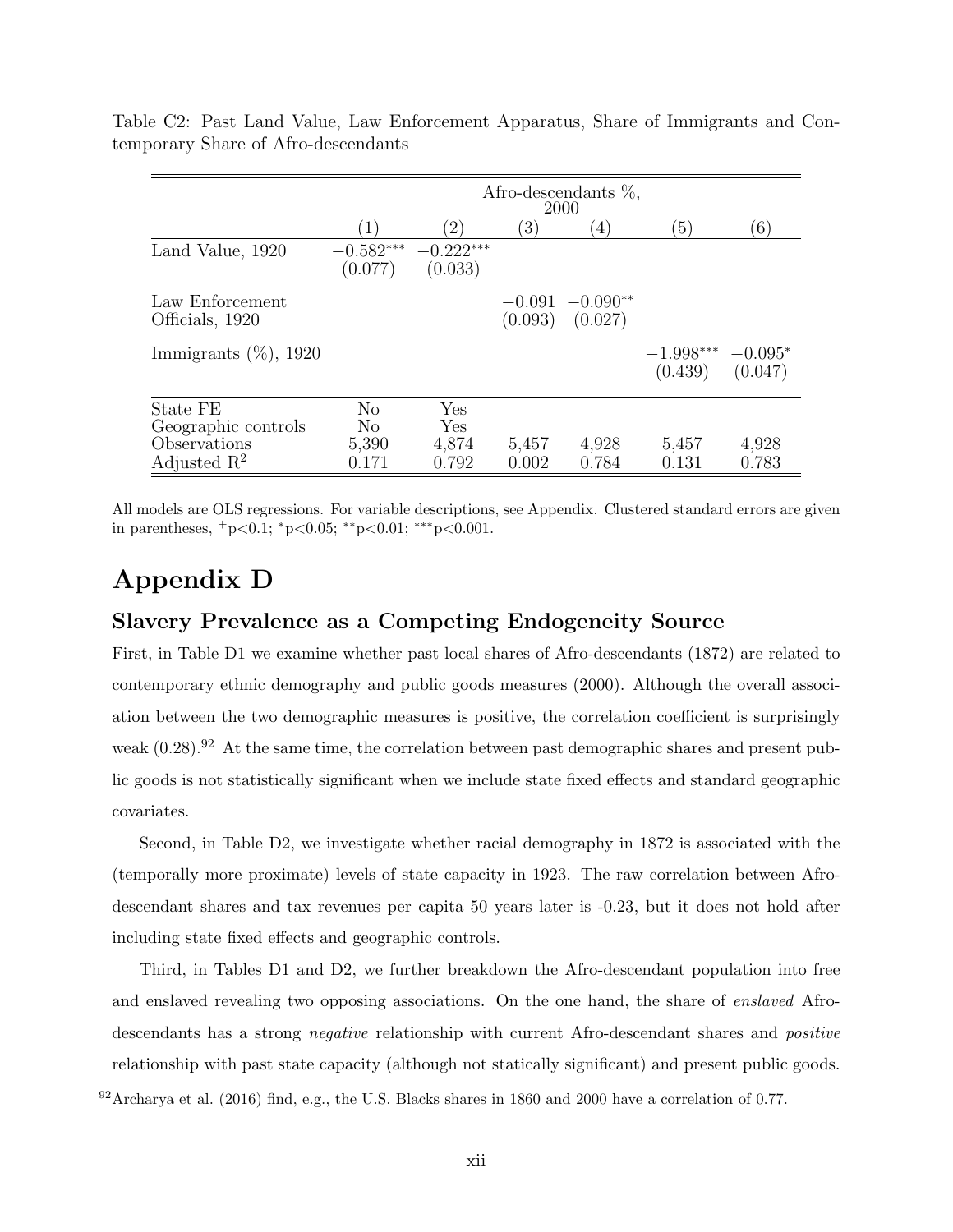On the other hand, the proportion of free Afro-descendants has a positive relationship with current Afro-descendant shares and negative relationship with past state capacity and present public goods.

Although at first glance these findings may seem counterintuitive, they are consistent with the series of migratory movements that followed the abolition of slavery. The significant negative association between the intensity of slavery and the current proportion of Afro-descendants may be explained by two concurrent forces. First, as historians have often highlighted, once slavery was abolished, former slaves fled from plantation areas, leaving the estates en masse and occupying frontier lands (Klein and Luna, 2009). Second, this wholesale abandonment of farms by ex-slaves engendered an acute labor shortage, which planters sought to resolve by resorting to European immigration. Consequently, the areas where slavery was more prevalent in the last decades of the nineteenth century were precisely those that tended to become more urbanized in later years. This may explain why the prevalence of slavery in 1872 shows a weak positive association with tax revenues in 1923 (Table D2, column 3) and with contemporary public goods (Table D1, column 6).

But what about the areas with high shares of free Afro-descendants in 1872? These areas likely include the remote localities in which runaway slaves established their communities and also the rural areas in which Brazil's large freedmen population lived. Although the latter were not subject to the same necessity of runaway slaves to self-select into hidden, hard-to-reach regions, free Afrodescendants were also constrained in their choices of where to settle (see Appendix C) . This is reflected in the negative association between this variable and the level of state capacity in the early twentieth century (Table D2, column 2) and in the fact that these communities are more likely to have remained majority-black to this day (Table D1, column 2). This interpretation is further corroborated by the results shown in Table A13, where we examine the relationship between the 1872 demographic variables and the concentration of *quilombos*. Namely, localities with a greater share of free Afro-descendants have a larger number of quilombos, whereas those where slavery was more prevalent have a lower number of such communities.

In summary, while the institution of slavery has undoubtedly had a strong and lasting detrimental impact on the nation as a whole, its role as a common antecedent factor of both contemporary local demographic structures and public goods outcomes is more ambiguous. In particular, the local prevalence of slavery is not only deeply intertwined with subsequent inflows of immigrants–which made localities more diverse–but it also coincides spatially with some of the zones that received the largest amounts of investment in subsequent decades. We hope future work will help elucidate the long-term consequences of these countervailing forces.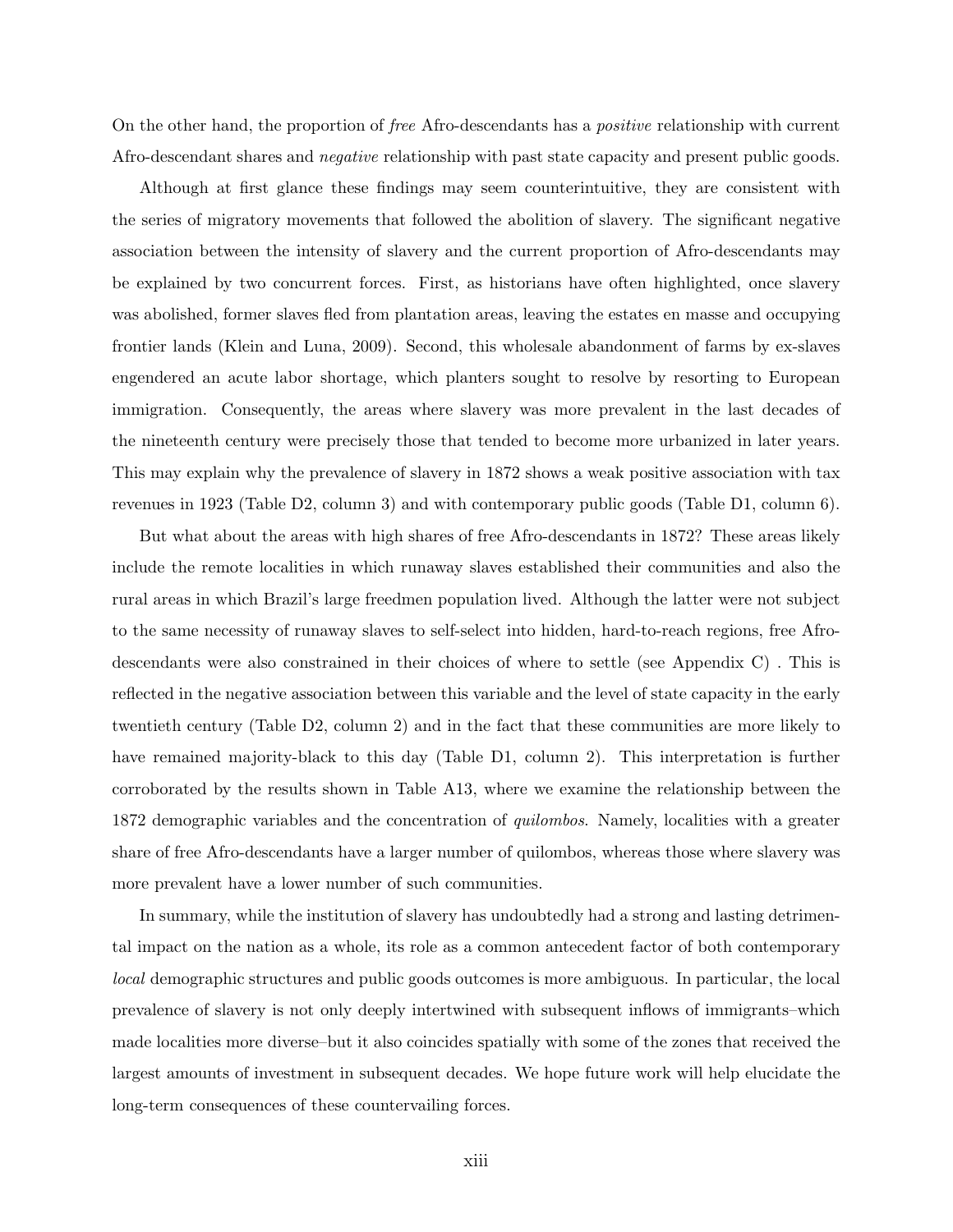|                                                                            | Afro-descendants $%$<br>2000 |                              |                              | Public Goods<br>2000         |                              |                              |
|----------------------------------------------------------------------------|------------------------------|------------------------------|------------------------------|------------------------------|------------------------------|------------------------------|
|                                                                            | $\left(1\right)$             | $\left( 2\right)$            | $\left(3\right)$             | (4)                          | (5)                          | (6)                          |
| Total Afro-descendants %, 1872                                             | $0.062*$<br>(0.027)          |                              |                              | $-0.021$<br>(0.015)          |                              |                              |
| Free Afro-descendants $\%$ , 1872                                          |                              | $0.086***$<br>(0.021)        |                              |                              | $-0.032*$<br>(0.014)         |                              |
| Enslaved Afro-descendants $\%$ , 1872                                      |                              |                              | $-0.171***$<br>(0.044)       |                              |                              | $0.068**$<br>(0.024)         |
| State FE<br>Geographic controls<br>Observations<br>Adjusted $\mathbb{R}^2$ | Yes<br>Yes<br>4,913<br>0.784 | Yes<br>Yes<br>4,913<br>0.787 | Yes<br>Yes<br>4,913<br>0.786 | Yes<br>Yes<br>4,919<br>0.800 | Yes<br>Yes<br>4,919<br>0.800 | Yes<br>Yes<br>4,919<br>0.800 |

Table D1: Past Racial Demography, Present Racial Demography, and Public Goods

All models control for the set of geographic variables mentioned in the text, and for the size of the local population. Clustered standard errors are given in parentheses,  $+p<0.1$ ;  $p<0.05$ ; \*\*p $<0.01$ ; \*\*\*p $<0.001$ .

|                                   | Fiscal Capacity, 1923 |                     |                  |  |  |
|-----------------------------------|-----------------------|---------------------|------------------|--|--|
|                                   | (1)                   | $\left(2\right)$    | 3)               |  |  |
| Total Afro-descendants %, 1872    | 0.001<br>(0.024)      |                     |                  |  |  |
| Free Afro-descendants %, 1872     |                       | $-0.011$<br>(0.019) |                  |  |  |
| Enslaved Afro-descendants %, 1872 |                       |                     | 0.056<br>(0.036) |  |  |
| State FE                          | Yes                   | Yes                 | Yes              |  |  |
| Geographic controls               | Yes                   | Yes                 | Yes              |  |  |
| Observations                      | 4,955                 | 4,955               | 4,955            |  |  |
| Adjusted $\mathbb{R}^2$           | 0.464                 | 0.465               | 0.466            |  |  |

Table D2: Past Racial Demography and Fiscal Capacity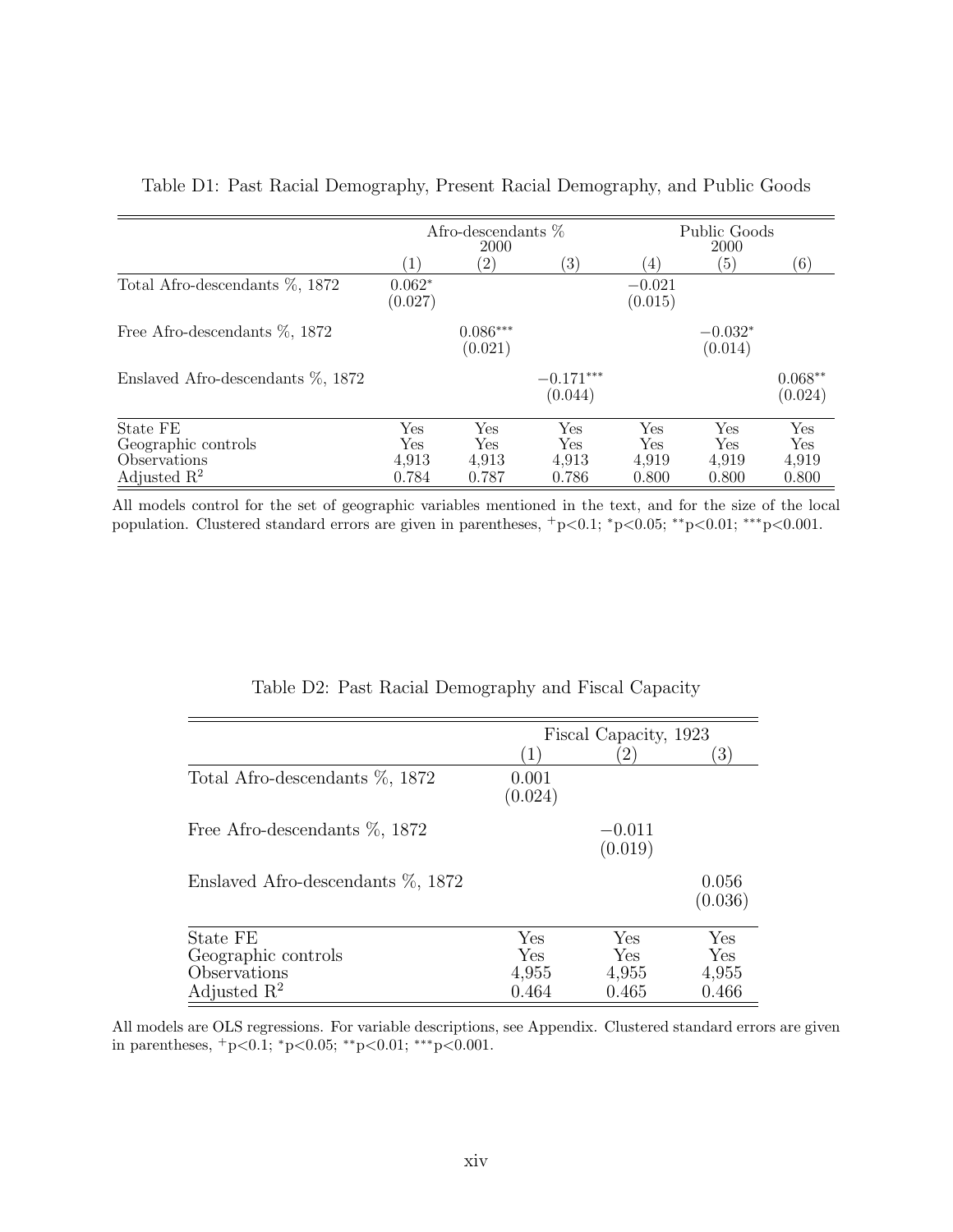### Appendix E

#### Past Levels of State Capacity and Present Racial Self-Identification

Previous research has underlined that racial and ethnic boundaries in Brazil are more fluid and that individuals can move more freely across groups when compared to countries like the United States (Degler, 1986). This feature of the Brazilian case raises questions about a potential alternative explanation to our results. Specifically, if low levels of state capacity and public goods provision exacerbate a sense of exclusion among the inhabitants of remote areas – increasing the likelihood that individuals self-identify as Afro-descendants due to, for example, the enhanced significance of a linked-fate mechanism – then this would suggest a different interpretation for the negative associations we observe.

To investigate whether any systematic biases exist in the way inhabitants of historically less capable municipalities self-identify, we rely on the overall agreement between self- and interviewer classification in a nationally representative survey (Bailey et al., 2013; Telles and Lim, 1998). Using data from the 2002 Pesquisa Social Brasileira (PESB), we examine whether past state capacity is in any way associated with the incidence of mismatches in racial classifications across localities (PESB, 2002). Specifically, we look at whether individuals self-identify as black or brown while the interviewer classifies them as white *(black bias, columns 1 and 2)*; and, vice versa *(white bias,* columns 3 and 4). The overall disagreement between self- and interviewer classification was 25% in this survey – which coincides with the 21% disagreement found by Telles and Lim (1998) using a national sample from 1995. However, we find no significant association between these mismatches and the state capacity level of the localities where individuals reside. This result provides suggestive evidence that our results are not driven by an increased tendency of individuals to self-identify as Afro-descendant in areas of historically weak state capacity.

|  |  |  |  |  | Table E1: Mismatches in Self- and Interviewer Racial Classification and Local State Capacity |  |  |  |  |
|--|--|--|--|--|----------------------------------------------------------------------------------------------|--|--|--|--|
|--|--|--|--|--|----------------------------------------------------------------------------------------------|--|--|--|--|

|                       |          | Mismatch Black Bias | Mismatch White Bias |                  |  |
|-----------------------|----------|---------------------|---------------------|------------------|--|
|                       |          | $^{\prime}2)$       | $\left(3\right)$    | $\left(4\right)$ |  |
| Fiscal Capacity, 1923 | $-0.005$ | 0.002               | $-0.044$            | $-0.013$         |  |
|                       | (0.034)  | (0.043)             | (0.042)             | (0.040)          |  |
| State FE              | No       | Yes                 | Nο                  | Yes              |  |
| Observations          | 2,246    | 2,246               | 2.120               | 2,120            |  |

All models are OLS regressions. Standard errors clustered at the 2000 municipality level given in parentheses,  $+$ p<0.1; \*p<0.05; \*\*p<0.01; \*\*\*p<0.001.